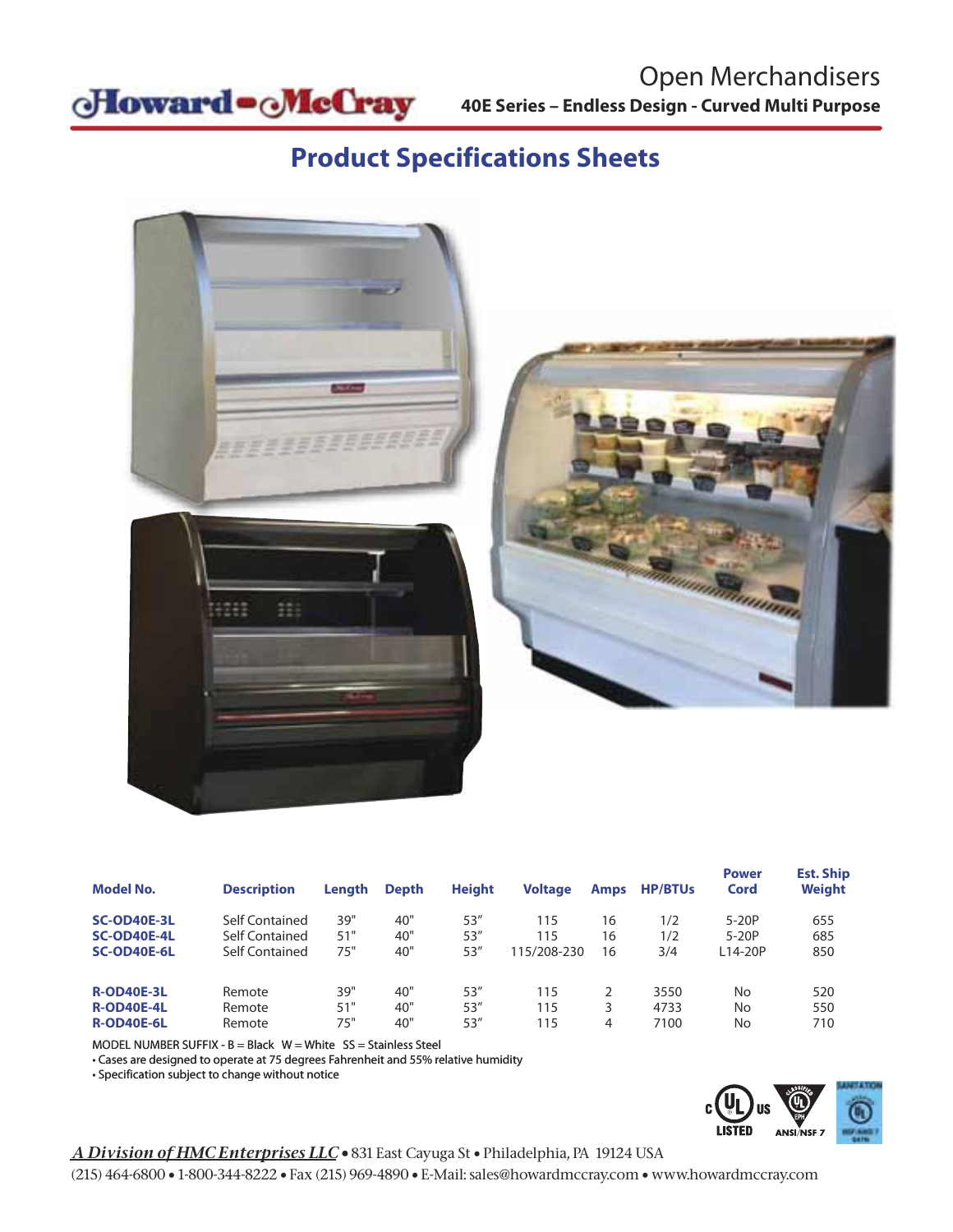## **Standard Specifications and Optional Features**

#### **CONSTRUCTION**

- Foamed in place CFC free foam
- Heavy gauge steel super structure
- Multi deck

#### **INTERIOR**

- Removable floor pans
- Perforated rear wall (*for even air distribution)*
- Full length lighting at top of unit
- 2 levels of lighted shelving
- 3 levels of product display
- Stylish price tag molding on each shelf

#### **EXTERIOR**

- Removable front grille allows for cleaning and servicing
- 2" designer gray/black bumper
- White, black or stainless steel exterior
- White, black or stainless steel interior
- White, black or stainless steel end trim

#### **FINISHES**

- White, black, or stainless steel end panels
- White, black, or stainless steel front rail
- White, black, or stainless steel end trim
- Laminate and custom paints available
- Coated galvanized rear

#### **LIGHTING**

• 1 row at inside top of unit T8 or LED

#### **ELECTRICAL REQUIREMENTS**

- Self contained unit comes with cord and plug
- UL/CUL listed
- See Tech page for details on voltage

#### **REFRIGERATION**

- R404A expansion valve system
- Low velocity fans located below deck area *(to insure even flow of air)*
- Electronic Control System with automatic air defrost to maintain balanced temperatures
- New high efficency air screen technology
- Self contained system
- Copeland hermetic unit
- Remotes available
- UL/CUL listed UL Classified to ANSI/NSF7

#### **OPTIONS**

- Solid state lighting
- Laminated or paint exterior
- Night covers
- Security cover
- Step shelves
- Condensate pan-seperate electrical requirement
- Insulated divider for line ups
- Insulated divider for line ups w/40EC service cases
- Plexiglas divider for line ups
- Product stops on shelving
- Digital thermometer

### *Important Note:*

*All refrigerated cases are designed to operate in an environment of 75 degrees and 55% relative humidity. Product must be cooled before being displayed within the case. DRAIN IS REQUIRED*



*A Division of HMC Enterprises LLC •* 831 East Cayuga St • Philadelphia, PA 19124 USA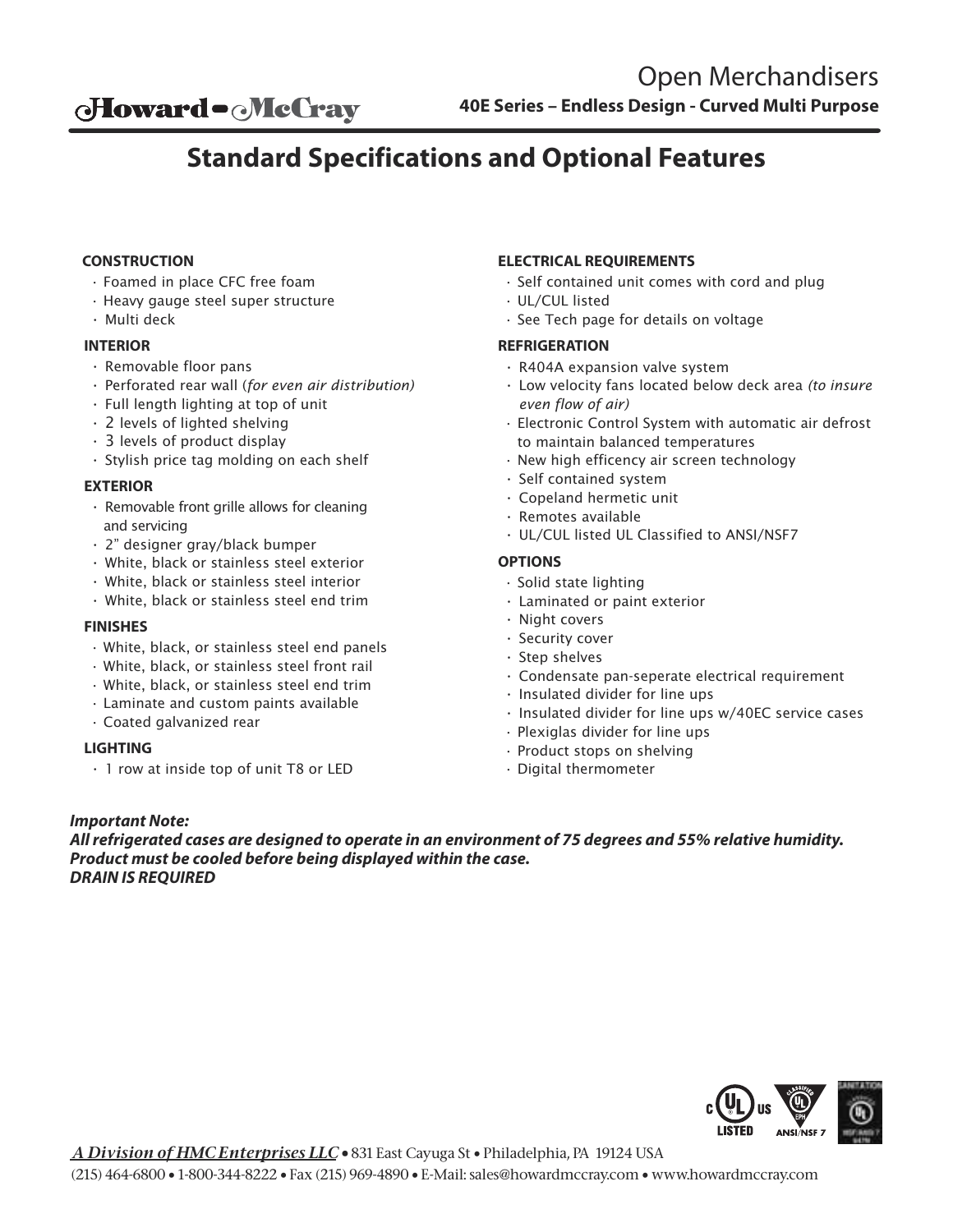### Howard - McCray

## **Technical Data**

| <b>Model No.</b>                     | <b>SC</b>       | SC-OD40E-3L       | SC-OD40E-4L         | SC-OD40E-6L       |
|--------------------------------------|-----------------|-------------------|---------------------|-------------------|
|                                      | R               | <b>R-OD40E-3L</b> | <b>R-OD40E-4L</b>   | <b>R-OD40E-6L</b> |
| Length with (2) ends                 |                 | 39''              | 51''                | 75''              |
| <b>Length without ends</b>           |                 | 36''              | 48''                | 72"               |
| <b>Height with ends</b>              |                 | 53''              | 53''                | 53''              |
| <b>Height without ends</b>           |                 | 52"               | 52''                | 52''              |
| <b>Depth with ends</b>               |                 | 40''              | 40''                | 40''              |
| <b>Depth without ends</b>            |                 | 39''              | 39''                | 39''              |
| <b>Endless design</b>                |                 | <b>YES</b>        | <b>YES</b>          | <b>YES</b>        |
| (Dimensions are +/- 1/4")            |                 |                   |                     |                   |
|                                      |                 |                   |                     |                   |
| <b>Operating temperature</b>         |                 | 36°F to 40°F      | 36°F to 40°F        | 36°F to 40°F      |
| <b>Refrigerant (expansion valve)</b> | SC              | R404A             | R404A               | R404A             |
| <b>Compressor size HP</b>            | SC              | $1/2 +$           | 1/2                 | 3/4               |
| Defrost per day (24 hours)           | Air Defrost     | 3 @ 30 min.       | 3 @ 30 min.         | 3 @ 30 min.       |
| BTU's at +20°F Evap. Temp.           | R               | 3550              | 4733                | 7100              |
| <b>Voltage</b>                       | SC              | 115               | 115                 | 115/208-230       |
| Amperage                             | SC              | 16                | 16                  | 16                |
| <b>Remote Voltage</b>                | ${\sf R}$       | 115               | 115                 | 115               |
| Amperage, lights only                | $\mathsf{R}$    | $\overline{2}$    | $\overline{3}$      | $\overline{4}$    |
| <b>Cord and plug</b>                 | $\overline{SC}$ | $5-20P$           | $5-20P$             | L14-20P           |
|                                      | R               | <b>NO</b>         | <b>NO</b>           | <b>NO</b>         |
|                                      |                 |                   |                     |                   |
| <b>Exterior color</b>                |                 | W, B, SS          | W, B, SS            | W, B, SS          |
| <b>Interior color</b>                |                 | W, B, SS          | W, B, SS            | W, B, SS          |
| # of shelves                         |                 | $\overline{2}$    | $\overline{2}$      | $\overline{2}$    |
| Shelf size depth                     |                 | (1) 14''(1) 16''  | $(1)$ 14" $(1)$ 16" | (2) 14'' (2) 16'' |
|                                      |                 |                   |                     |                   |
| <b>Shipping Info</b>                 |                 |                   |                     |                   |
| <b>Height</b>                        |                 | 58"               | 58"                 | 58"               |
| <b>Depth</b>                         |                 | 47''              | 47''                | 47''              |
| Length                               |                 | 61"               | 61''                | 87''              |
| <b>Gross weight SC/R</b>             |                 | 665/520           | 685/550             | 850/710           |
| <b>Cubic feet</b>                    |                 | 100               | 100                 | 137               |

#### **(ALL WHITE OR ALL BLACK, NO EXTRA CHARGE—IF COLORS ARE MIXED AN ADDITIONAL CHARGE WILL APPLY)**

Prefix **Suffix**  $SC = Self Contained$ <br>  $R = Remote$ <br>  $S = Stainle$ 

S = Stainless Steel  $LS = T8$  lighting LED = Solid state

- lighting
- Cases are designed to operate at 75 degrees Fahrenheit and 55% relative humidity
- Cases are equipped with drains; check your local building codes for connection requirements.
- Specification subject to change without notice



*A Division of HMC Enterprises LLC •* 831 East Cayuga St • Philadelphia, PA 19124 USA